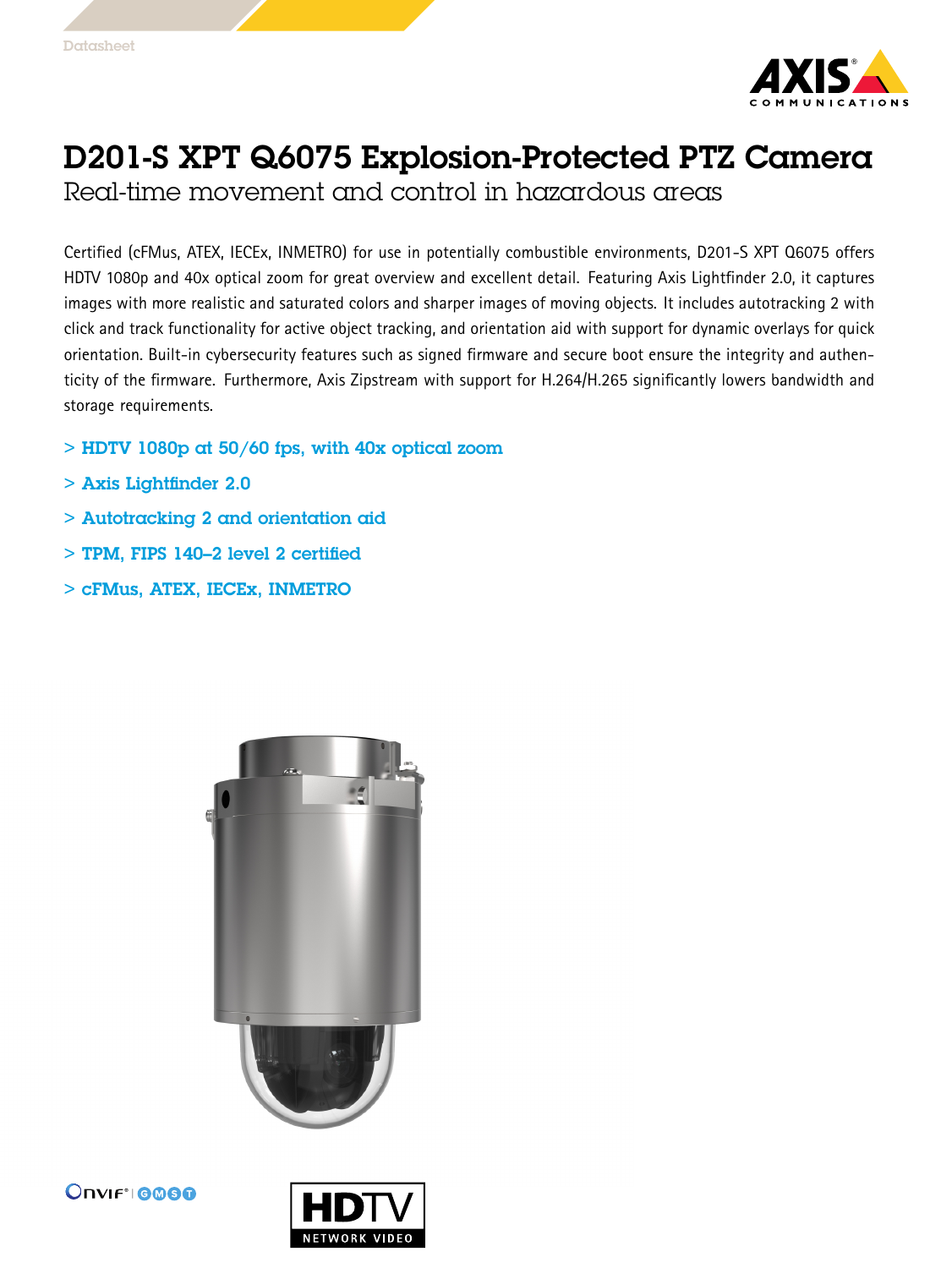## D201-S XPT Q6075 Explosion-Protected PTZ Camera

| Camera                                  |                                                                                                                                                                                                                                                                                                                                                                                                                                                                                                                   |
|-----------------------------------------|-------------------------------------------------------------------------------------------------------------------------------------------------------------------------------------------------------------------------------------------------------------------------------------------------------------------------------------------------------------------------------------------------------------------------------------------------------------------------------------------------------------------|
| Image sensor                            | 1/2.8" progressive scan RGB CMOS                                                                                                                                                                                                                                                                                                                                                                                                                                                                                  |
| Lens                                    | 4.25-170 mm, F1.6-4.95<br>Horizontal field of view: 65.1°-2.0° (1080p)<br>Vertical field of view: 39.1°-1.18° (1080p)<br>Autofocus, auto-iris                                                                                                                                                                                                                                                                                                                                                                     |
| Day and night                           | Automatically removable infrared-cut filter                                                                                                                                                                                                                                                                                                                                                                                                                                                                       |
| Minimum<br>illumination                 | Color: 0.1 lux at 30 IRE, F1.6<br>B/W: 0.002 lux at 30 IRE, F1.6<br>Color: 0.15 lux at 50 IRE, F1.6<br>B/W: 0.003 lux at 50 IRE, F1.6                                                                                                                                                                                                                                                                                                                                                                             |
| Shutter speed                           | 1/11000 s to 1/3 s                                                                                                                                                                                                                                                                                                                                                                                                                                                                                                |
| Pan/Tilt/Zoom                           | Pan: 360° endless, 0.05°-450°/s<br>Tilt: 220°, 0.05°-450°/s<br>Zoom: 40x optical, 12x digital, Total 480x zoom<br>E-flip, 256 preset positions, tour recording (max 10, max<br>duration 16 minutes each), quard tour (max 100), control queue,<br>on-screen directional indicator, orientation aid PTZ, set new pan<br>0°, adjustable zoom speed, focus recall                                                                                                                                                    |
| System on chip (SoC)                    |                                                                                                                                                                                                                                                                                                                                                                                                                                                                                                                   |
| Model                                   | ARTPEC-7                                                                                                                                                                                                                                                                                                                                                                                                                                                                                                          |
| Memory                                  | 1024 MB RAM, 512 MB Flash                                                                                                                                                                                                                                                                                                                                                                                                                                                                                         |
| Video                                   |                                                                                                                                                                                                                                                                                                                                                                                                                                                                                                                   |
| Video<br>compression                    | H.264 (MPEG-4 Part 10/AVC) Baseline, Main and High Profiles<br>H.265 (MPEG-H Part 2/HEVC) Main Profile<br>Motion JPEG                                                                                                                                                                                                                                                                                                                                                                                             |
| Resolution                              | HDTV 1080p 1920x1080 to 320x180                                                                                                                                                                                                                                                                                                                                                                                                                                                                                   |
| Frame rate                              | Up to 50/60 fps (50/60 Hz) in HDTV 1080p                                                                                                                                                                                                                                                                                                                                                                                                                                                                          |
| Video streaming                         | Multiple, individually configurable streams in H.264, H.265 and<br>Motion JPEG<br>Axis Zipstream technology in H.264 and H.265<br>Controllable frame rate and bandwidth<br>VBR/ABR/MBR H.264 and H.265                                                                                                                                                                                                                                                                                                            |
| lmage settings                          | Manual shutter time, compression, color, brightness, sharpness,<br>WDR: up to 120 dB depending on scene, white balance, exposure<br>control, exposure zones, fine tuning of behavior at low light,<br>rotation: 0°, 180°, dynamic text and image overlay, polygon<br>privacy masks, image freeze on PTZ, automatic defog, backlight<br>compensation, highlight compensation<br>Scene profiles: forensic, indoor, outdoor, traffic overview                                                                        |
| Network                                 |                                                                                                                                                                                                                                                                                                                                                                                                                                                                                                                   |
| Security                                | Password protection, IP address filtering, HTTPS <sup>a</sup> encryption,<br>IEEE 802.1x (EAP-TLS) <sup>a</sup> network access control, digest<br>authentication, user access log, centralized certificate<br>management, brute force delay protection, signed firmware,<br>secure boot, protection of cryptographic keys with FIPS 140-2<br>certified TPM 2.0 module                                                                                                                                             |
| Supported<br>protocols                  | IPv4, IPv6 USGv6, ICMPv4/ICMPv6, HTTP, HTTPS <sup>a</sup> , HTTP/2, TLS <sup>a</sup> ,<br>QoS Layer 3 DiffServ, FTP, SFTP, CIFS/SMB, SMTP, mDNS (Bonjour),<br>UPnP®. SNMP v1/v2c/v3 (MIB-II). DNS/DNSv6. DDNS. NTP. RTSP.<br>RTP, SRTP, TCP, UDP, IGMP, RTCP, ICMP, DHCPv4/v6, ARP, SOCKS,<br>SSH, NTCIP, LLDP, CDP, MQTT v3.1.1, Syslog, Link-Local address<br>(ZeroConf)                                                                                                                                        |
| System integration                      |                                                                                                                                                                                                                                                                                                                                                                                                                                                                                                                   |
| Application<br>Programming<br>Interface | Open API for software integration, including VAPIX® and<br>AXIS Camera Application Platform; specifications at <i>axis.com</i><br>One-click cloud connection<br>ONVIF® Profile G, ONVIF® Profile M, ONVIF® Profile S and<br>ONVIF <sup>®</sup> Profile T, specification at onvif.org                                                                                                                                                                                                                              |
| <b>Event conditions</b>                 | Device status: above operating temperature, above or below<br>operating temperature, below operating temperature, fan failure,<br>IP address removed, network lost, new IP address, shock detected,<br>storage failure, system ready, within operating temperature<br>Edge storage: recording ongoing, storage disruption<br>I/O: manual trigger, virtual input<br>MQTT subscribe<br>PTZ: PTZ malfunctioning, PTZ movement, PTZ preset position<br>reached, PTZ ready<br>Scheduled and recurring: scheduled event |

|                               | Video: live stream open                                                                                                                                                                                                                                                                                                                                                                                                                                                                                                                                                                                                                                                                                   |
|-------------------------------|-----------------------------------------------------------------------------------------------------------------------------------------------------------------------------------------------------------------------------------------------------------------------------------------------------------------------------------------------------------------------------------------------------------------------------------------------------------------------------------------------------------------------------------------------------------------------------------------------------------------------------------------------------------------------------------------------------------|
| <b>Event actions</b>          | Day/night mode, overlay text, video recording to edge storage,<br>pre- and post-alarm video buffering, send SNMP trap<br>PTZ: PTZ preset, start/stop quard tour<br>File upload via FTP, SFTP, HTTP, HTTPS network share and email<br>Notification via email, HTTP, HTTPS and TCP<br>MQTT publish                                                                                                                                                                                                                                                                                                                                                                                                          |
| Data streaming                | Event data                                                                                                                                                                                                                                                                                                                                                                                                                                                                                                                                                                                                                                                                                                |
| Built-in<br>installation aids | Pixel counter, leveling guide                                                                                                                                                                                                                                                                                                                                                                                                                                                                                                                                                                                                                                                                             |
| Analytics                     |                                                                                                                                                                                                                                                                                                                                                                                                                                                                                                                                                                                                                                                                                                           |
| Applications                  | Included<br>AXIS Motion Guard, AXIS Fence Guard, AXIS Loitering Guard,<br>autotracking 2, active gatekeeper<br>Basic analytics (not to be compared with third-party analytics):<br>object removed, enter/exit detector, object counter<br>Support for AXIS Camera Application Platform enabling<br>installation of third-party applications, see <i>axis.com/acap</i>                                                                                                                                                                                                                                                                                                                                     |
| General                       |                                                                                                                                                                                                                                                                                                                                                                                                                                                                                                                                                                                                                                                                                                           |
| Casing                        | IP66/67-rated, electropolished EN 1.4404 (ASM 316L) stainless<br>steel casing for maximum corrosion protection<br>Prepared for American Petroleum Institute (API) DROP<br>compliance, with additional safety wire for US offshore<br>installations<br>Casing manufactured and certified by Spectrum Camera<br>Solutions, LLC<br>US Patents 9917428, D858611                                                                                                                                                                                                                                                                                                                                               |
| Sustainability                | PVC free                                                                                                                                                                                                                                                                                                                                                                                                                                                                                                                                                                                                                                                                                                  |
| Power                         | Axis High PoE 60 W SFP midspan: 100-240 V AC, max 66.1 W<br>Camera consumption: typical 14 W, max 51 W                                                                                                                                                                                                                                                                                                                                                                                                                                                                                                                                                                                                    |
| <b>Connectors</b>             | 8-position terminal block for PoE + ground, one M20 conduit<br>entry                                                                                                                                                                                                                                                                                                                                                                                                                                                                                                                                                                                                                                      |
| Storage                       | Pre-installed AXIS Surveillance microSDXC Card 128 GB<br>Support for SD card encryption (AES-XTS-Plain64 256bit)<br>Support for recording to network-attached storage (NAS)<br>For SD card and NAS recommendations see axis.com                                                                                                                                                                                                                                                                                                                                                                                                                                                                           |
| Operating<br>conditions       | -20 °C to 55 °C (-4 °F to 131 °F)<br>Arctic Temperature Control: Start-up at -20 °C (-4 °F)<br>Humidity 10-100% RH (condensing)                                                                                                                                                                                                                                                                                                                                                                                                                                                                                                                                                                           |
| <b>Storage</b><br>conditions  | -40 °C to 65 °C (-40 °F to 149 °F)                                                                                                                                                                                                                                                                                                                                                                                                                                                                                                                                                                                                                                                                        |
| Approvals                     | EMC<br>EN 55032 Class A, EN 55024, EN 61000-3-2, EN 61000-3-3,<br>EN 61000-6-2, FCC Part 15 Subpart B Class A, ICES-003 Class A,<br>VCCI Class A, RCM AS/NZS CISPR 32 Class A<br>Safety<br>IEC/EN/UL 60950-1, IEC/EN/UL 60950-22,<br>CAN/CSA-C22.2 No. 60950-22, EN 62368-1:2014/A11:2017,<br>EN 60950-22:2017, IEC 62368-1:2014,<br>IEC 60950-22, UL 62368-1:2014,<br>UL 60950-22:2017, CAN/CSA C22.2 No.62368-1-14,<br>CSA CAN/CSA C22.2 No. 60950-22-17<br>Environment<br>ANSI/IEC/CAN/CSA-C22.2 60529 IP66/67, NEMA 250 Type 4X<br>Network<br>NIST SP500-267<br>Explosion<br>ANSI/ISA/EN/IEC/CAN/CSA-C22.2 60079-0,<br>ANSI/UL/EN/IEC/CAN/CSA-C22.2 60079-1,<br>ANSI/UL/IEN/EC/CAN/CSA-C22.2 60079-31 |
| <b>Certifications</b>         | USA (Divisions):<br>Class I Division 1 Groups B,C,D T6, type 4X, IP66/67<br>Class II/III, Division 1, Groups E,F,G T6<br>Ta = -20 °C to 55 °C<br>Certificate: FM17US0156X<br>USA and Canada (Zones):<br>Class I, Zone 1, AEx/Ex db IIB+H2 T6 Gb Ta -20 °C to 55 °C,<br>Type 4X, IP66/67<br>Zone 21, AEx/Ex tb IIIC T85 °C Db Ta = -20 °C to 55 °C, Type<br>4X, IP66/67<br>Certificate: FM17US0156X and FM18CA0103X<br>ATEX:                                                                                                                                                                                                                                                                               |